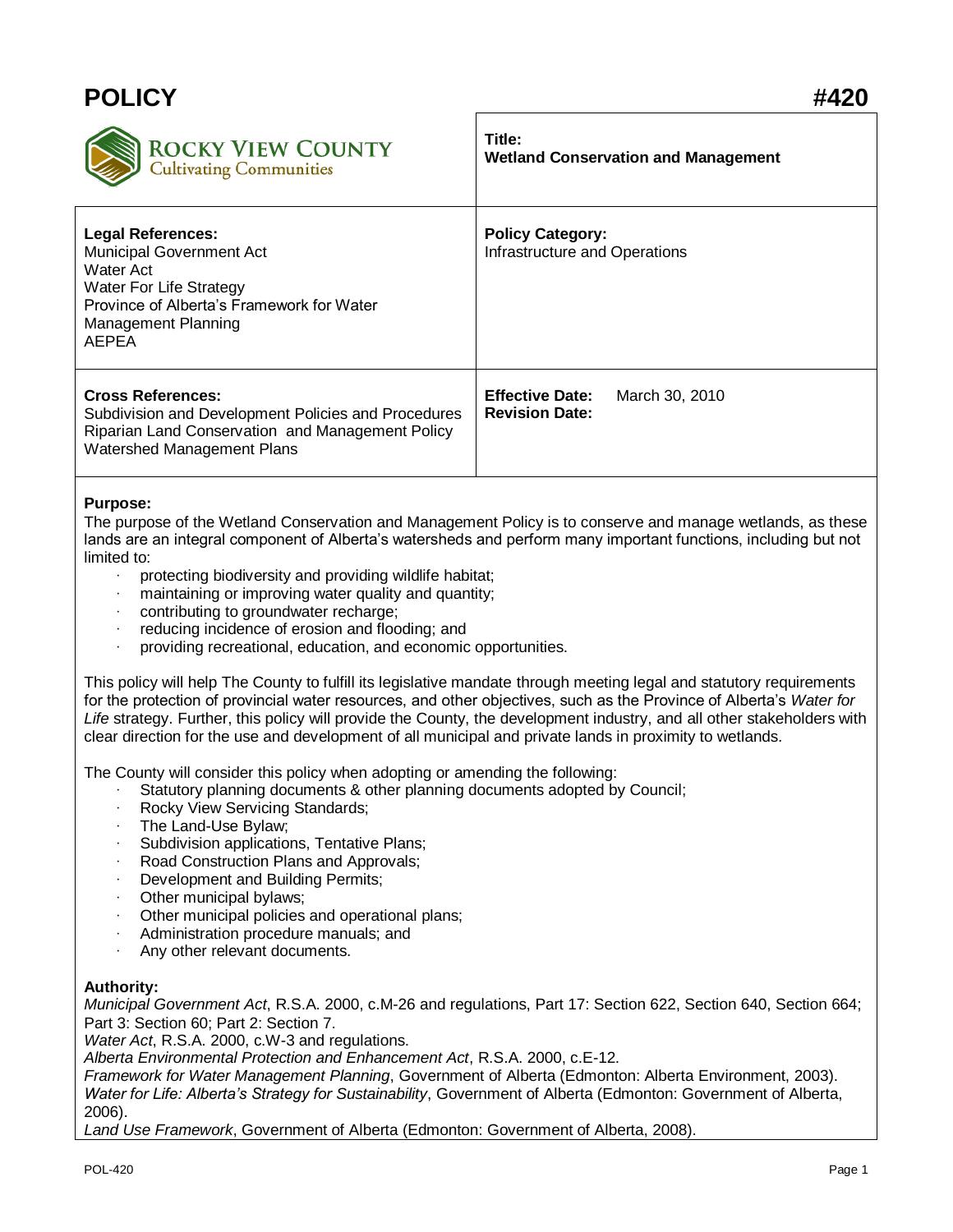*Recommendations for a New Alberta Wetland Policy*, Alberta Water Council (Edmonton: Alberta Water Council, 2008).

*Provincial Land Use Policies*, Order in Council 522/96, Government of Alberta (Edmonton: Government of Alberta, 1996).

## **Definitions:**

- · "Biodiversity" means the variability among living organisms and the ecological complexes of which they are a part, and includes diversity within and between species and ecosystems.
- · "Compensation" refers to a suite of options, as assessed by The County and Alberta Environment, to replace lost wetland area through science-based actions that are consistent with watershed and regional objectives, where they exist.
- · "Council" means the Council of Rocky View County.
- · "County" means Rocky View County
- · "Development" means development as defined in Part 17 of the *Municipal Government Act*.
- · "Rocky View" means Rocky View County.
- · "Riparian land" means the lands adjacent to lakes, rivers, streams, and other bodies of water, where the vegetation and soils show evidence of being influenced by the presence of water. Riparian lands are the green zones around lakes, rivers, streams, and other bodies of water. They are the transitional zone between surface water and the drier uplands and play a vital role in the healthy functioning of both.
- · "Riparian" (Alberta Environment definition) means the banks of a river, stream, waterway, or other, typically, flowing body of water and the plant or animal communities along such bodies of water. Riparian areas are critical in reducing the negative effects of various land-uses on adjacent waters.
- · "Subdivision" means subdivision as defined in the *Municipal Government Act*.
- · "Wetland" means land that is saturated with water long enough to promote wetland or aquatic processes, as indicated by poorly drained (hydric) soils, hydrophytic vegetation, and various kinds of biological activity that are adapted to the wet environment.<sup>1</sup>
- · "Wetland complex" means a group of two or more wetlands that are hydrologically or ecologically connected, as determined by a qualified wetland aquatic environment specialist (QWAES).

### **Policy Statements:**

- 1. As a participating member of water management and watershed groups, the County recognizes the importance of supporting the conservation and effective management of wetlands, within the County's jurisdiction.
- 2. The County will, where appropriate, adopt watershed protection strategies identified in provincial policies and laws and address channelization and cumulative effects in watersheds.
- 3. The County's policies for conserving and managing wetlands will align with provincial wetland and natural environment conservation and management objectives and policy statements, and whenever feasible, the County's policies will enhance provincial objectives.
- 4. The County will create and implement appropriate land use patterns through planning documents within and adjacent to wetlands that will minimize possible negative effects on wetlands and their functions. These land use patterns may or may not include permitted and discretionary land uses.
- 5. The County will rely on science-based standards to develop setback requirements for wetlands.
- 6. When approving development within its boundaries, the County will work with developers, landowners, and other stakeholders to require the maintenance and/or restoration of wetlands to a functional condition, and where possible, to an enhanced or improved condition.
- 7. When development is proposed that affects a wetland within County jurisdiction, the County will require, through higher order planning documents, subdivision approval process, Development Permit and/or Building Permit and that the applicant demonstrate the mitigation of negative impacts on the wetland, in descending order of preference:
	- a. Avoid loss or degradation of wetlands.
	- b. Minimize loss or degradation of wetlands. The applicant must make a reasonable case to the County

l

<sup>1</sup> For the purpose of this policy, wetland includes wetland complexes and associated riparian lands